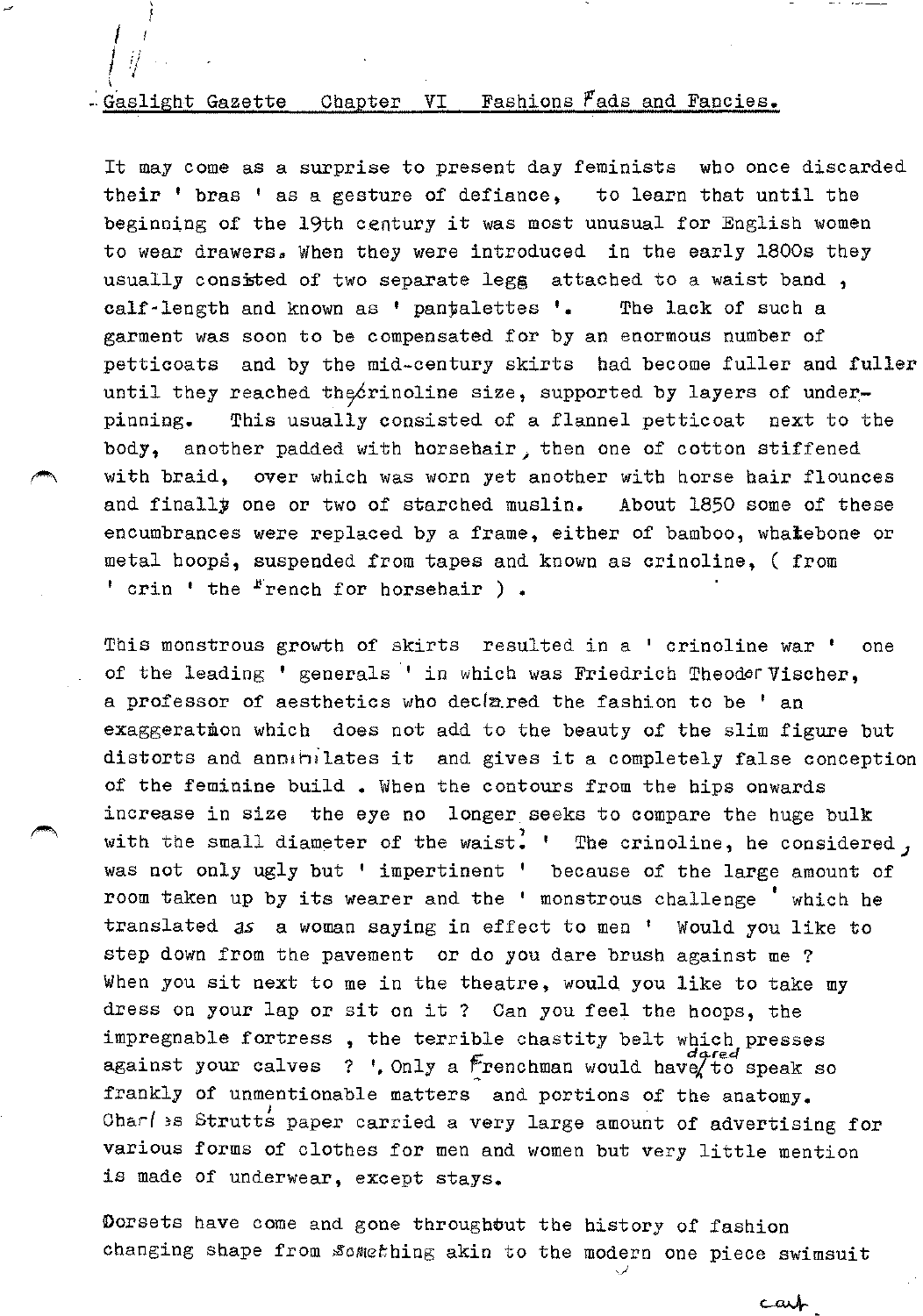#### Gaslight Gazette Chapter VI Page 2.

to little more than a wide belt. At the beginning of the 19th century the natural flowing lines of the ' empire ' styles did away with any constriction altogether but the escape was short-lived and within a decade stays bad returned with increasing restrictions.

Tightlacing has long been acknowledged as one of the main causes of the Victorian woman's ' delicacy ' and  $f$ endency to faint on the slightes provocation. In 1859 a Paris newspaper reported the tragedy of a young lady who all her rivals admired for her tiny waist, having died two days after a ball. Her family wanting to know the cause of her sudden death at such an early age, decided to have an autopsy performed the result of which showed that her liver had been peirced by three ribs fractured by tight lacing.

Where do you buy your stays ? questioned a quite saucy Gazette advertisement  $\lq$ <sup>t</sup> The idea of you asking that question  $\lq$ <sup>'</sup> (mock horror ) Why, at George Roberts of course '. ' Just where I buy mine and have done these twenty years. He has all the new kinds of belts and bodices with the new front fastenings ever invented. George Roberts, with a shop in Lowndes Place Terrace, Knightsbridge, was also the maker of the ' Princess Eugenie Crinoling Skirt. A rival, Joseph Finchett, recommended bis French Corsets, 'self-adjusting stays which require no lacing and can be on and off in a minute, possibly the fore-runner of the modern ' roll on '. Bailey's Elastic "adies Belts ( the description is his own ) were of a more remedial nature than fashion, ' being some of the most useful articles worn by those delicate in constitution as a support for the back and abdominal muscles giving the greatest possible comfort after accouchment. ' Mr Bailey also sold another unmentionable object, ' urinals for travel  $'$ , this must be the only time the Gazette ever printed such a delicate word, for while complaints/on lighting and drainage no mention is ever made of lavatorial sanitation, even in the vaguest terms.

As the skirts became larger, so bonnets were smaller and necklines higher than they bad been a decade earlier and very few women would be seen in the street without a headcovering of some sort, if not a bonnet or cap, even the poorest found some old bonnet or rag to tie over their hair, or failing that a dixarded mans cap. A huge trade had built up in bonnets, which could cost anything from a few pence to pounds. Joseph Finchett advertised no less than 15,000 to choose from at his "eneral Mourning Warehouse, at Bridge Road, Hammersmith. ~roadway ' of every description including brides' mourning bonnets

~~ 7, *T*  V!l n -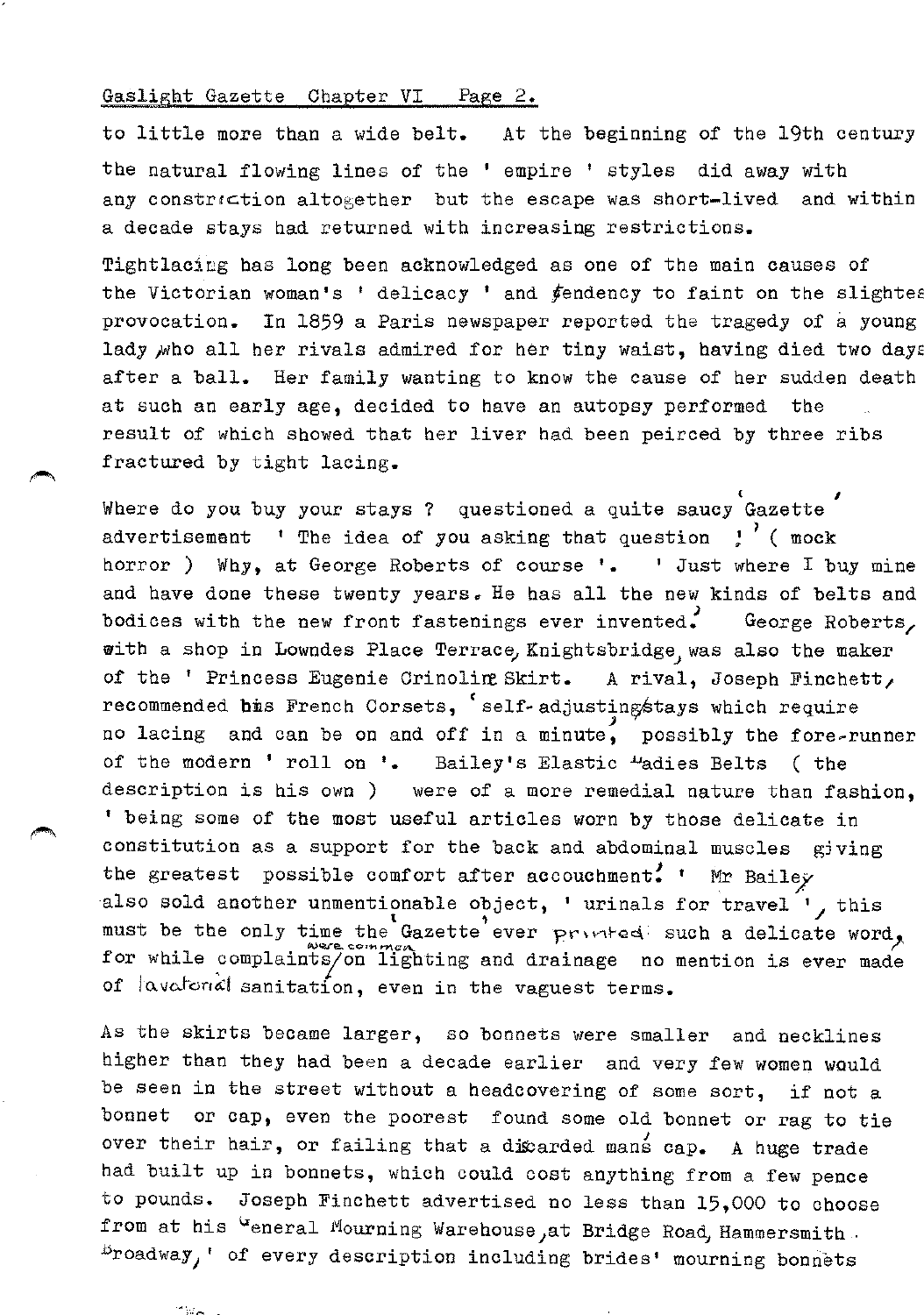#### Gaslight Gazette Chapter VI Page  $\mathcal{Z}_1$

from sevenpence to three guineas.  $"$ en's headgear was either one of the tall ' stove pipe hats, or for the country, a cap, and two extremely sinister-looking types are chosen to illustrate an advertisemnt for ' cheap hats and caps at Peers shop next to the Hippodrome Riding Ground in Craven Place Bayswater. Perry's Patent Flexible Hats sold at 85 The Strand and 251 Regent Street were ' very light and soft round the band to allow egress of perspiration and prevent detention of blood to the head? Fashions in furnishings, where almost every item that could be padded or cloth-covered was dressed ( possibly through the inspiration of the cloth manufacturers and weavers ) were reflected in clothing. Women's dresses were braided, tasselled, frilled and decorated wherever possible, representing interminable hours of work by the pathetically rewarded ' rag trade ', although mass production was beginningto make clothing cheaper than food • Hibton and Hannams of Ledbury Road, Bayswater, had 400 print dresses for sale at ls lld  $\vee$  the price of two loaves of bread ) while at Merringtons closing down sale of their shop at 51/ 53 Edgware Road, bargain hunters could buy rich mantles of velvet, lined with silk and quilted, worth three guineas but selling off at  $\pounds$  1.5s and very wide petticoats reduced to ninepence halfpenny.

Furs were popular as trimming and J.Williams, old established fur store at 37 Crawford Street, Bryanstone Square, would supply grey squirrel for 3s 6d to 10s 6d and sable for 5s 6d.

Womens coats were usually short, just reaching the knees over the the wide full-length skirts but even more popular were shawls of all weights and sizes, folded into a triangle with the point at the back. In 1851, an American woman, Amelia Bloomer of New York, created a sensation by appearing in a jacket and short skirts over long Turkish trousers caught in at the ankle and societies were formed before and against the spread of this fashion.

 $\mu_{\text{ens}}$  coats were also short, the 'frac', or frock coat, going out of fashion except for formal wear, and a popular description *for* a loose outer garment was the paletot, coats were also often worn like cloaks with the sleeves hanging. Bowman & Co, tailors, of 165 Sloane Street, advertised their scale of charges as ' black dresscoats for 42/- angora and doeskin trousers from 18/- but "r Herbert habit maker of Maddox Street Regent Street, added ' Lei en parle Francais to

car.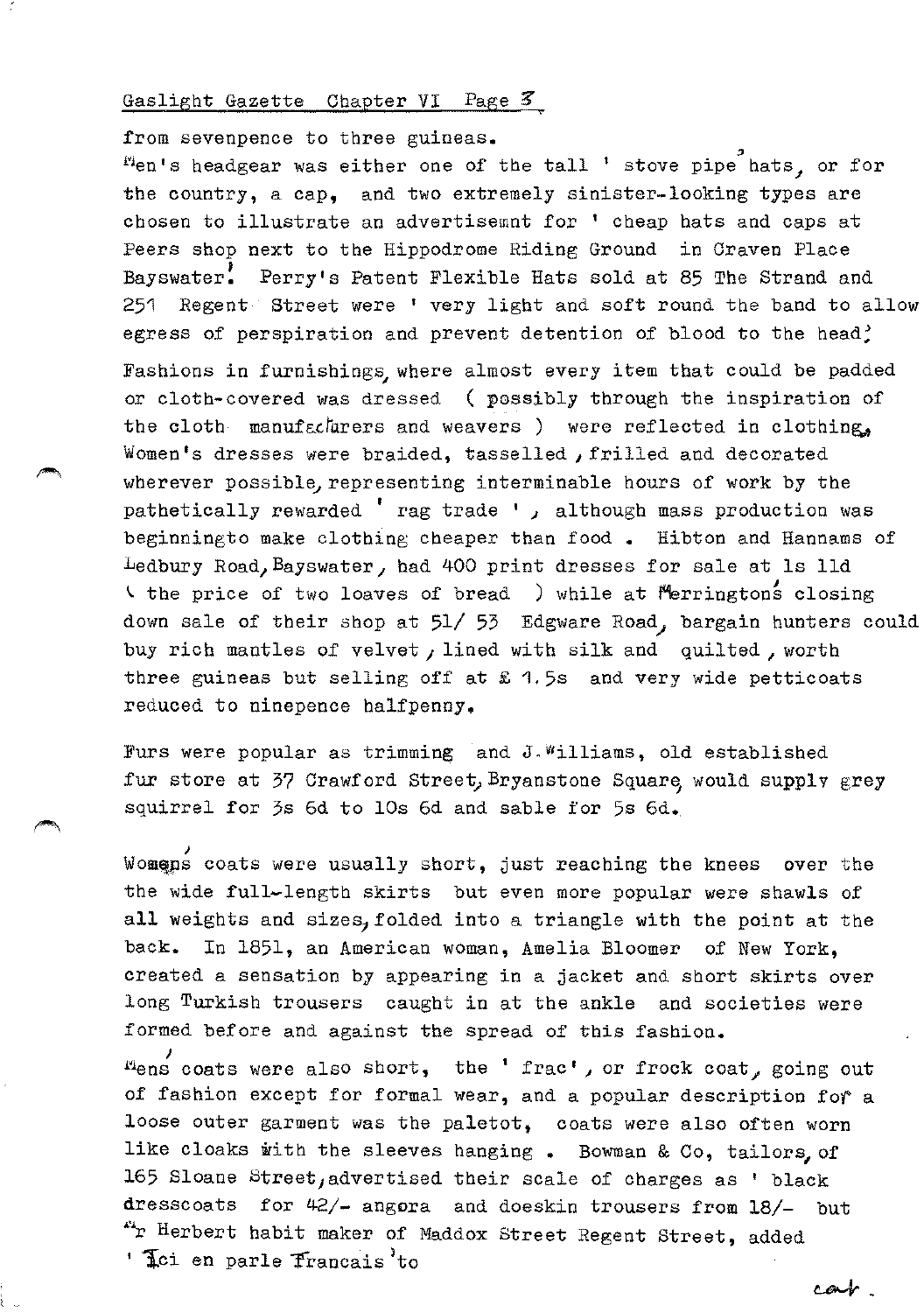# Gaslight Gazette Chapter VI. Page 4

encourage the belief that his establishment was really one at which garments<sup>t</sup>would be found to bear the distinct marks of a first rate West End House.<sup>'</sup> I Gentlemen's dress made to measure ' at W.Beffords, tailor and woollen draper in High Street Aensington offered a suit in superfine black cloth for three guineas while William Baker,of Hammersmith  $G$ ate, guaranteed a good fit, with or without straps, for his angola tweed trousers at 13s 6d a pair. In addition to all kinds of clothing for ladies and gentlemen and the ' infantine class' Edward Groves, in Edgware Road, proprietor of the West End Clothing Establishment *1* sold 'every kind and description of servants' liveries from which ladies and gents could select their own style from plates  $A^*$   $\rightarrow$   $A^*$  modern school  $\prime$ .

## $4 - a$ .

The infantine class, once past babyhood, was dressed in much the same overcovered manner as adults, but there were at least some pioneers who wished to change this fashion to a more healthier form of dress. Among these was plain Mrs Smith, described in her  $'$  Gazette' advert as a physiological infantile outfitter' who (begged respectfully to call the attention of parents and infant guardians to her improvements and inventions in infant clothing, constructed in such a form and materials as shall be conducive to the healthy development of the child. Parents now suffering from the loss of children born with delicate constitutions may be enabled to preserve the lives of their future offspring by embracing her plan. Unfortunately she did not give any description of what that plan might have been.-

heart rending sacrifice will be conceded on the part of the creditors of which the public will do well to take earnest and prompt advantage Among the lots to be sold as well as yards and yards of silks, satins, muslins and hundreds of cambric nightcaps, were 300 'curious ladies' head dresses of pure Himalaya goats hair, value seven shillings, for 1s 4d. each. Curiouser and Curiouser!  $\sim$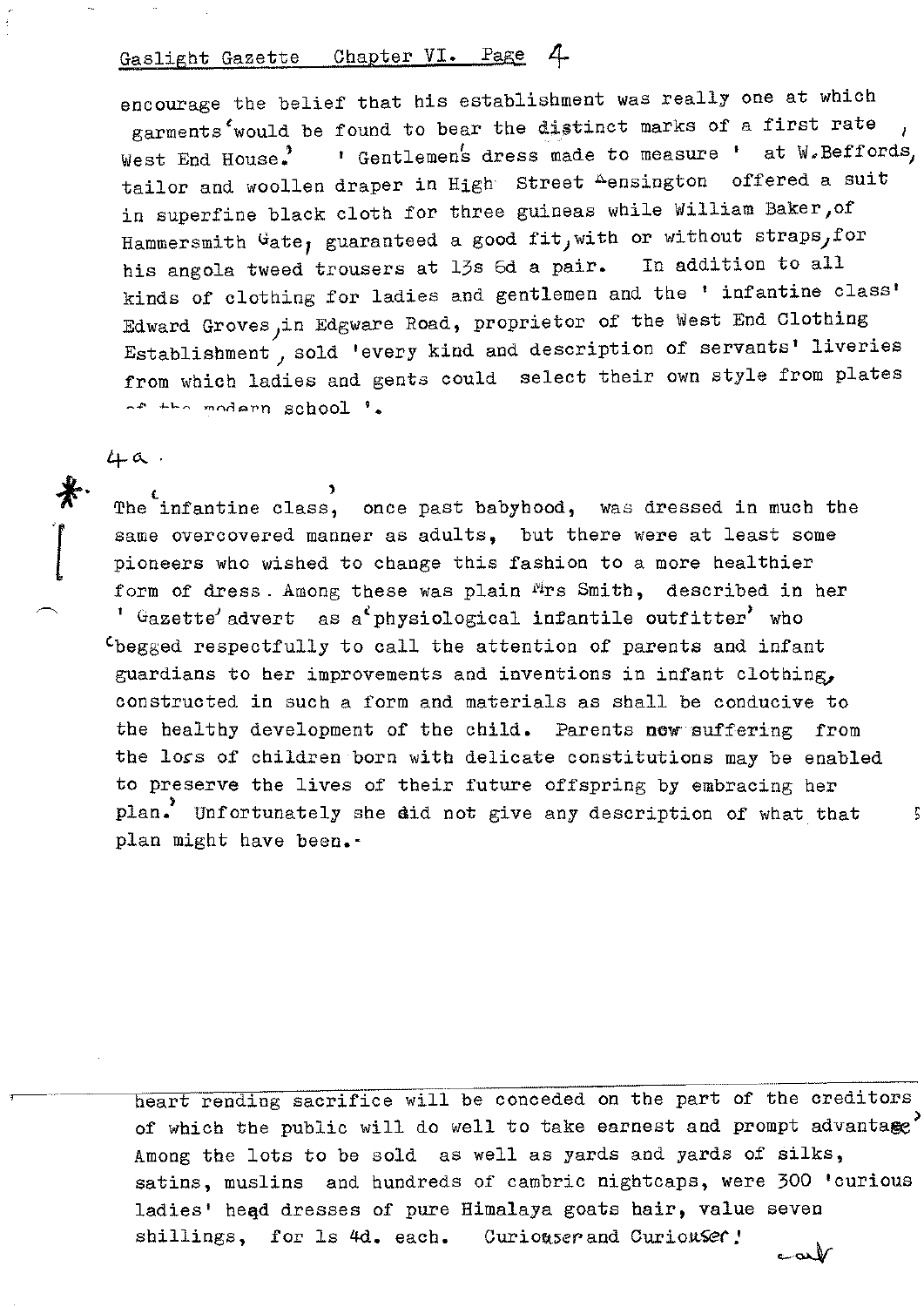## Gaslight Gazette Chapter VI . Page 5

The alternative to the new mass-produced ready made clothing for women was the dressmaker and the ' axette ' abounds in advertisements by such as Mrs Ruffle ( a Happy Families name indeed  $;$  ), Fashion Dress and Mantle maker of Campden Street ( whose husband was suatobly an upholsterer), and who charged a mere half a crown ( $2s$  6d) to make a cotton dress and 4s 6d for full-trimmed gowns from ladies own materials. The Kensington Work Society, organised by St Johns Church, Notting Hill, to provide work for poor women in the parish made up plain shirts for a shilling, frilled nightgowns for ls 6d. pillow cases at sixpence a pair and handkerchiefs a shilling a dozen, and the work would not have been done on a sewing machine. Occasionally there would be a sale of articles made by the women and the announcement said that although any person could buy,  $\ldots$ I should ladies purchase it is expected they will pay the full price. '

Shoes were also as cheap as low paid labour and mass production could make them. Wharton & Co of High Street, Notting Hill, with factories in Finsbury vert. .ed a stock of ladies coloured boots and Spring shoes in May  $1855$ , fine cashmere boots ( fabric was often used for footwear as well as leather ) at 2s 6d and mens boots from 4s 6d up to 10s 6d for superior calf Wellington boots. Whartons described themselves as the ' makers of the celebrated red boot, and had factories at  $\beta$ ath Street Finsbury and Weymouth Street in Old  $A$ ent Road. Some of their shoes had military heels and they also of gered a large assortment of ladies highly vulcanised overshoes well adapted for the lawn or seashore at 3s lOd a pair. The gentlemens selection included Old Gents broad soles for tender fett at 12s 6d. and Bluchers ( named for the Prussian General ) at four shillings. Superior French clogs were ls 3d a pair. Goods would be delivered within seven miles daily ' in our own carts and for the convenience of our numerous friends in the suburbs our carts will wait upon families on Wednesdays and  $r$ ridays at Acton, Gunnesbury, Ealing, Hanwell, Drayton "reen and Greenford calling at all intervening places.

Few women used hairdressers as in the upper classes their maids were expected to carry out this service and the lower orders had no time for such fripperies, styles were comparatively simple compared to the "egency period with its curls and ringlets and the hair was usually worn with a centre parting and braught down over the ears before being drawn back into a plait or twist at the nape of the neck. Those who might want to use a hairdresser had the choice of Mr J Cook

 $\epsilon$ ait  $\epsilon$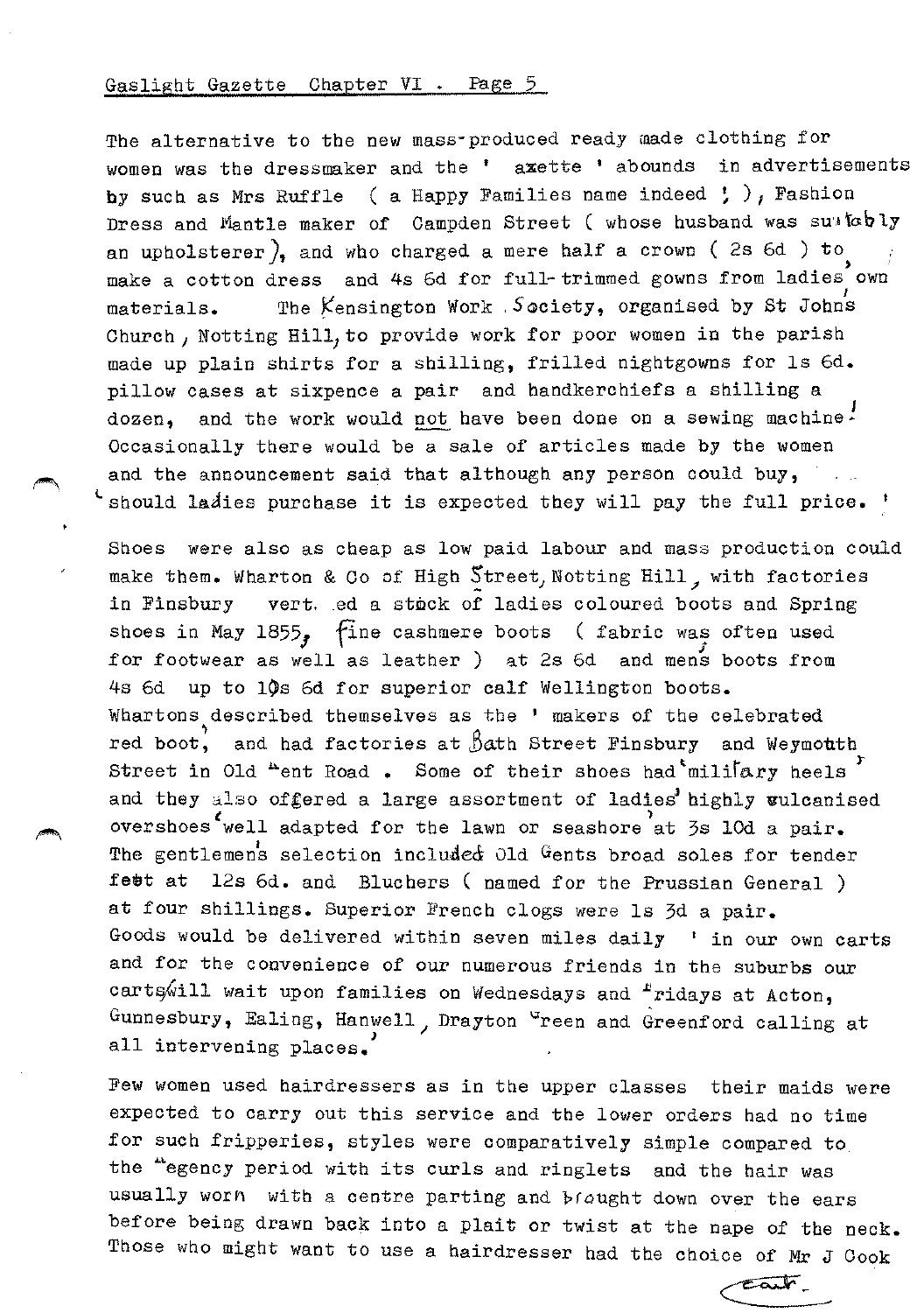## Gaslight "azette Chapter VI Page 6

lately of Vickerys, in Tavistock Street, Covent "arden, who had recently set up shop in High "treet , Notting Hill asan ' ornamental hair manufacturer and offered commodious rooms as well as being willing to attend to boarding schools ( in which the neighbourhood abounded ) and dressing gentlemen's hair by the quarter

Men of the gentry class paid much attention to hair dressing as<sup> $^{\circ}$  G</sup>azette<sup>2</sup> affivertisements and editorial comments indicate, and many would have encouraged their women folk to stir up this home made Pomade Divine .This requited a pound of washed and purified beef bone marrow, three quarters of an ounce each of cinnamon, borax, benzoin orris root and cypress wood and *i* ounce each of nutmegs and cloves. These spices had to be kept in the marrow, melted by the heat of boiling water for six hours ( nothing was done in a hurry  $\cdot$  ) before being strained through a flannel and bottled. Another<sup>t</sup>pomade for beautifying the hair' could be made by mixing a pint of oil of sweet almonds with two ounces of lard and one and a half ounces of spermacetti ( wax made from whale oil ) An agreeable scent could be added when cool, but avoiding aassia or cinnamon as these perfumes operate prejudicially upon the hair, ' These prepantions both sound more attractive than an ' artificial bears grease made with suet, three ounces being mixed with an ounce of lard and olive oil plus ten drops of oil of cloves and a dram of tincture of benzoin.

Aristocratic ladies apparently preferred to rely on another miracle preparation for their hair beauty . CrokesHousehold Treasure, a utilitarian name for • the celebrated hair wash which not only *J*  prevents greyness and baldness but allays irritation of the scalp. It was confidently recommended for use in the nursery after  $f$  ever, Sea Bathing, Sickness and in India and hot climates. Among those who gave testimonials as to its efficacy were Lady Blaquiere, who said she<sup>t</sup>had found it most aseful in stopping her hair falling off and the <sup>C</sup>ountess of Sandwich who wished for a couple more bottles to be sent to her at 28 St James Place qs soon as possible. (It was available from Messrs  $\mathcal{N}$ ewbury and Sons at 45 <sup>o</sup>t <sup>P</sup>auls <sup>U</sup>hurchyard,

Jewellers may not have considered Strutt's Gazette the sort of journal in which they would care to take advertising space and there are few annouccements by them, but watch·makers and repairers were attracted to the domestic readership and one of the regulars was Kyezor from Geneva, now in business at Edgware Road on the corner of George Street, from whom one could buy an 8 day spring dial clock in a handsome mahogany case for £ 2. 6s.  $\epsilon$ art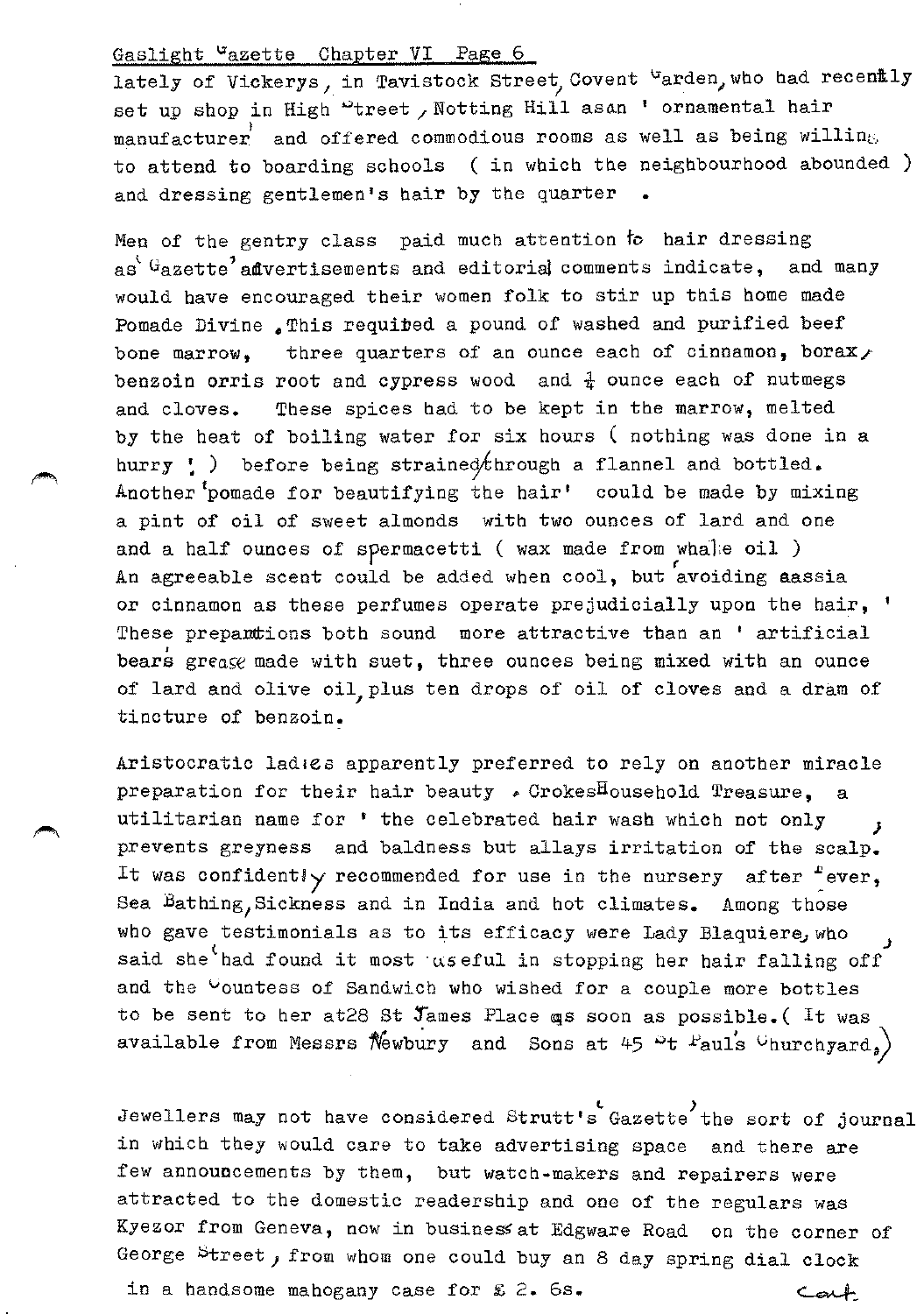## Gaslight "azette Chapter VI Page

Long before the death of Prince Albert had made mourning jewelleyy even more fashionable than it was already, jewellers had specialised in mourning brooches, ear~rings and other keep-sakes which usually incc $\epsilon$ -pated a lock of hair of the deceased, and the fazette carried. numerous advertisements for *this* craft-' hair neatly plaited and arranged into lockets, ear-rings and watch glasses '· Scent would have been considered fast by most Victorian women but a little light floral fragrance *or* cologne was permitted, something such as the Norland Bouquet,  $f$  an agreeable durable perfume for the handkerchief or the drawing room and the reigning favourite in the neighbourhood  $\overline{\phantom{a}}$  at two shillings a bottle.

Beauty preparations for women were hardly less homely than the hair preparations. Cold  $C$ ream was made with white wax, spermacatti and almond oil scented with orange flower water. A Honey Paste was said to prevent as well as cure chapped hands from the roughness which ensues from the use, of camphorated pastes  $;$  This consitted of a wholesome mixture of almond oil and paste mixed with egg yoke.

If you preferred ready~made preparations there was Lococks Lotim *·t* a clear skin and a beautiful complexion for a shilling ! Removing all imperfections of the skin. No wonder Lococks wanted purchasers to ensure it was wrapped in blue *paper* with a label printed in blue upon a pink ground as ' a spurious copy is offered for sale '. The genuine article could be obtained from Messrs H anna at Oxford Street

Gazette women readers were offered some kindly advice on the choice of colours according to their complexions ' Rose red cannot be put in contact with the rosiest complexions without causing them to lose some of their freshness such as the inconvenience caused by the use of rose coloured linings in the boxes of a theatre. '

( A delicate green was recommended as being favourable to all fair complexions which are deficient in rose and which may have more imparted to them without inconvenience. But it is not for those who have a tint of orange because the red they add to this tint will be of a brick hue. Yellow imparts violet to a fair skin and is less favourable than a delicate green .but the combination is very  $\sim$ heavy and full. '( )

When the <sup>u</sup>azette lingered too long in the kitchen as Charles btrutt had feared it might, such frivolous advice was doubtless devoured by servants whose lives were drab in the extreme and would

 $-\alpha$   $\sim$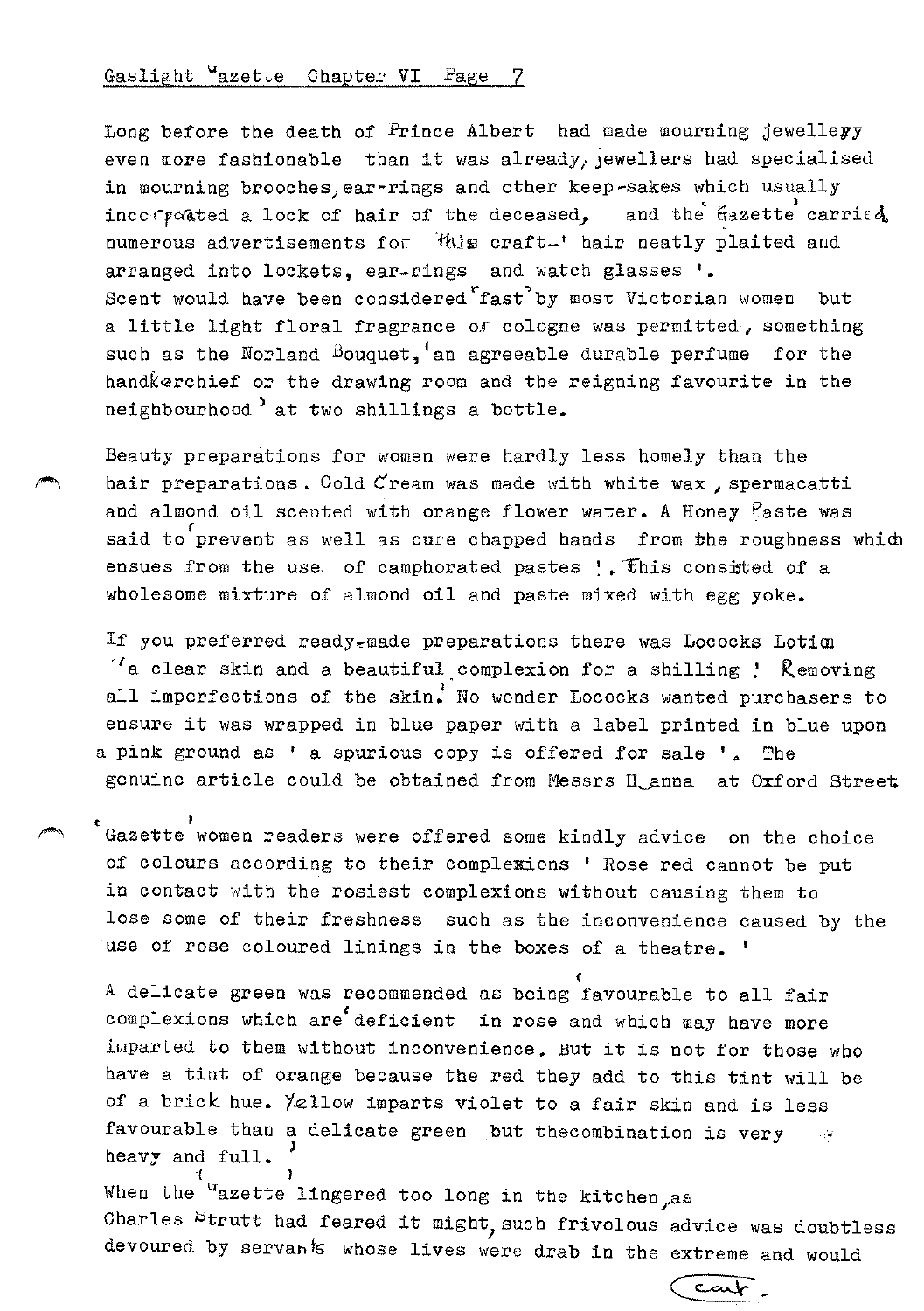#### Gaslight Gazette Chapter Vl Page 8

never have had to set their charms against the rival blush of a box at the theatre, but ever servants could dream, and dress up a little in their time off, which was likely to be precious little. Those who did indulge in such vanities earned themselves a rebuke in the ' Gazette ' from a correspondent using the pseudonym of Observor, which in its censorious patrobism takes some beating, even viewed in the light of Vcitorian class consciousness.

' Can you not prevail on some of the clergy who read your paper to preach oftener on common things, such as truth, gossip ( which is so sad and leads to slander ) and the love of dress which is latterly becoming a crying evil. It is bad enough for the higher classes but far worse in the lower, for the desire for finery leads them to the most serious faults, disregarding of parents' counsels ••• also very often to actual theft in order to maintain it.

- £ Servants get good wages and are fed and sheltered well yet instead of laying uo for the future and helping their old parents and doing any charitable act, spend every farthing on smart dress • Many of the poor who are glad to receive meat and other gifts from charity, . even they will starve themselves to procure finery. Is it not acting a lie hoping that strangers will take them for other than they are..., ? Why is it that maids wish to dress like ladies ?
- l All really right-judging people would be *far* better pleased and respect both servants and the poor if they saw they were not ashamed of that station in life  $\mu$  which it has pleased God to place them.
- Most Mistresses constantly lament this love of dress in servants but as long as mistresses tolerate, and I fear even encourage their maids, it is most difficult to check it . If  $\lim_{n\to\infty}$  is could be persuaded to join together to discounage this evil and it would be well for the servants to know that they must leave off dressing so, as other places would them not be open to them....'

cont.